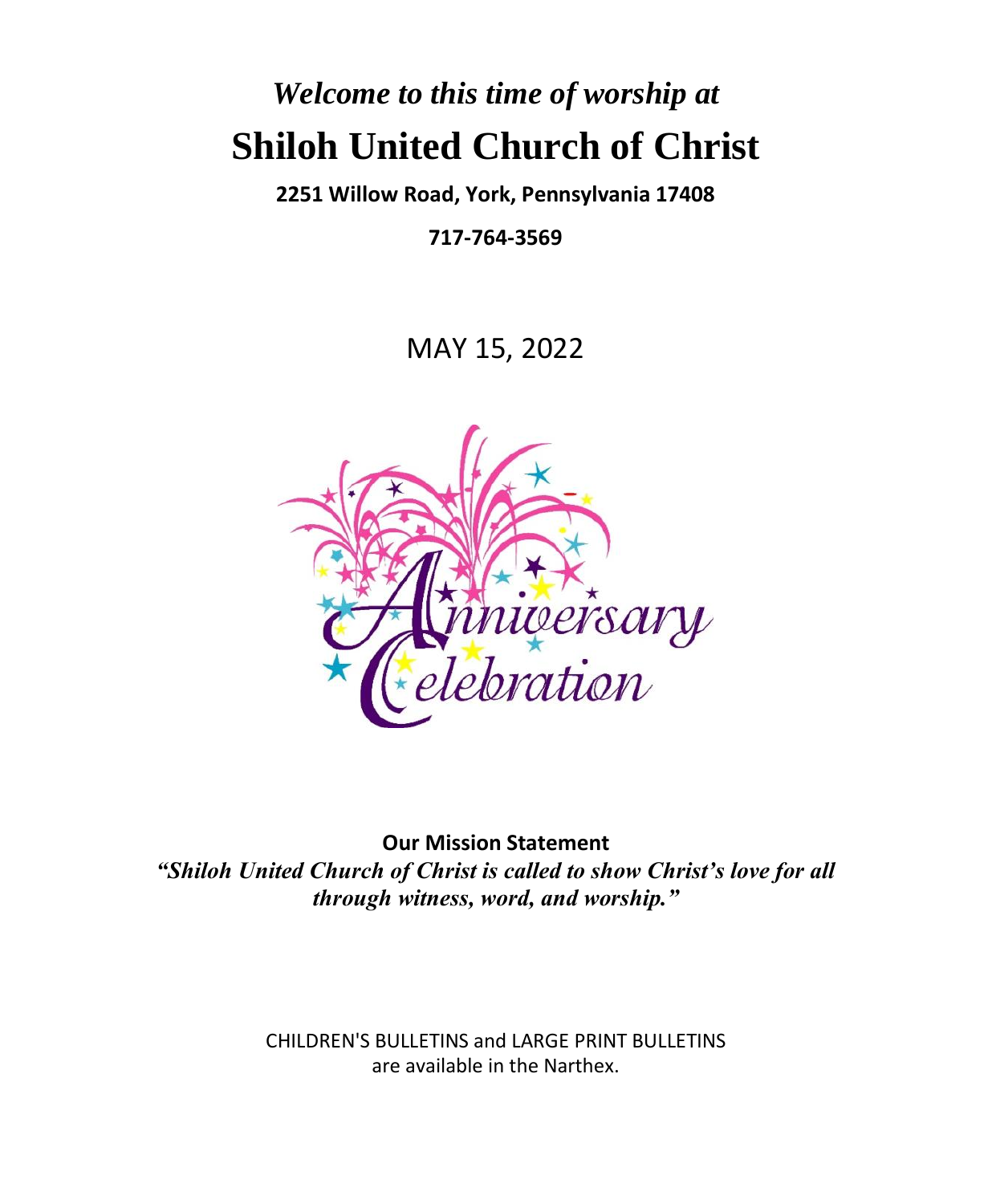## WELCOME TO SHILOH UNITED CHURCH OF CHRIST **MEMBER ANNIVERSARY**

#### MAY 15, 2022 8:30AM AND 11:00AM

#### **MEDITATION**

*"Miracles are a retelling in small letters of the very same story which is written across the whole world in letters too large for some of us to see."*

**~ C.S. Lewis, 20th century**

#### **PRELUDE**

#### **WELCOME AND CONCERNS**

#### **\*CALL TO WORSHIP**

One: Come! Let us worship and praise God. **All: The Lord is our shepherd, our guardian, and our guide.**

One: Let us follow this shepherd, who cares for our lives. **All: Green pastures and still waters comfort us.**

One: Let us praise the Lord, for God prepares a table for us even in times of trouble. **All: Just when all seems lost, God restores our soul.**

One: Surely God's mercy shall follow us all the days of our lives, **All: And we will dwell in God's house forever. Let us worship God!**

#### **\*PRAYER OF INVOCATION**

**You are the Good Shepherd, O Christ, we hear your call; we know your voice; we follow your paths. You lead us beside still waters. You guide us to the springs of life. You shelter us and restore our souls. In you we find life everlasting. We come humbly into your presence this day, in praise, worship, and adoration. Our hearts overflow onto eternity with your benevolence and compassion. In your name we pray. Amen.**

**\*HYMN** . . . . . . . . . . . . . . . . . . . . . . ." *Savior, Like a Shepherd Lead Us*" . . . . . . . . . . . . . . . . . . . . .#252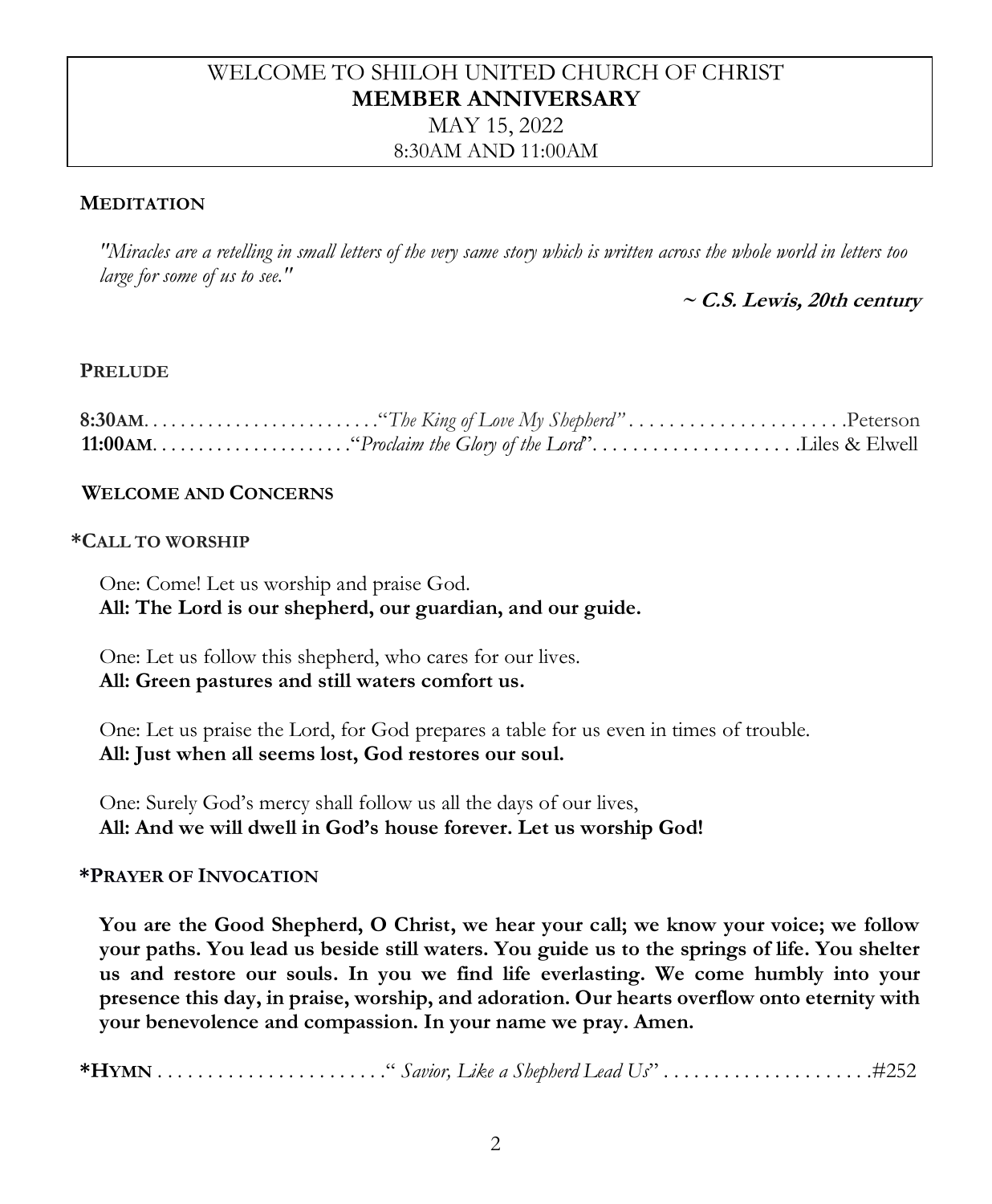#### **UNISON PRAYER OF CONFESSION**

**Master, Savior, Messiah, Shepherd, we know you by many names, O Lord. Your presence fills our lives all that we are and all that we have comes from you; all that you do declares your love for us. Yet when trouble comes, when adversity plagues us, we wonder where you are; we even wonder who you are. How quickly we forget that you are always with us. Dispel our gloom and despair. Change our garments of darkness into robes of dazzling light. Spread your table before us, and feed us from your hand. Lead us in the paths of righteousness, for it is in your holy name that we pray. Amen.**

#### **WORDS OF ASSURANCE**

Even in the darkest valley, though death's shadow may threaten us, we need not fear, for the Lord is with us. God will comfort and shelter us. No harm will come to us. No one can snatch us out of the Lord's hand. God will wipe away every tear from our eyes.

#### **EXCHANGING THE PEACE OF CHRIST (***Please wave to one another***)**

*Share the peace of Christ with your neighbor. Greet one another in the Lord.*

The peace of God be with you. **And also with you.**

#### **CHILDREN'S SERMON**

*All children (including infants) and youth who desire to come forward for the Children's Sermon are welcomed and encouraged to do so. Parent's/caregivers are welcome to accompany their child during the children's message.*

**\*HYMN**. . . . . . . . . . . . . . . . . . . . . . . . . . . . . . . ."*Beautiful"* . . . . . . . . . . . . . . . . . . . . . . . . . . . . . . . . .Insert

#### **RECOGNITION OF ANNIVERSARIES**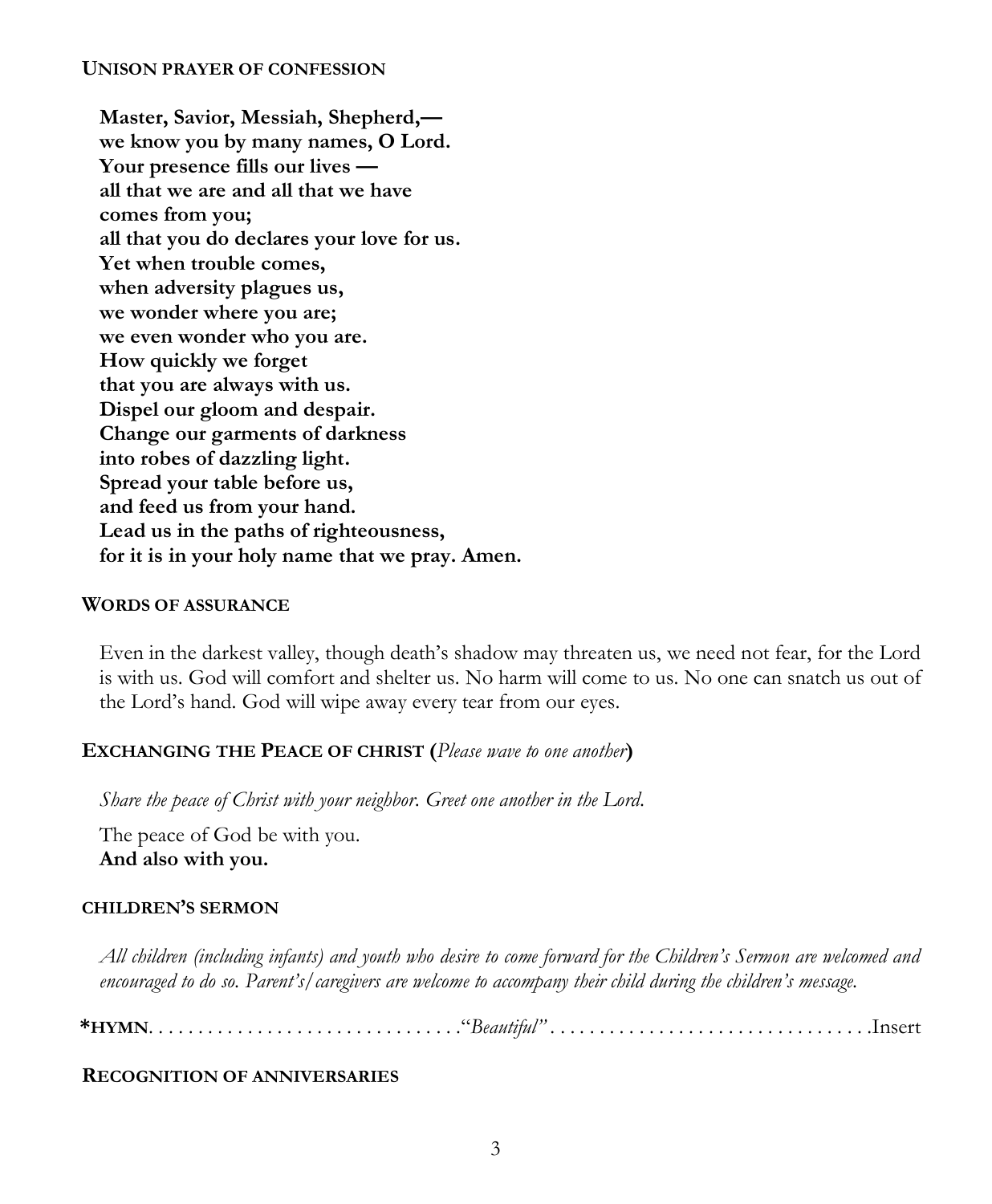#### **WITNESS TO OUR SACRED STORY**

First Reading: Psalm 23 Second Reading: Revelation 7:9-17

#### **SOLO BY NATHAN LIMBERT**

|--|--|--|

Gospel Reading: John 10:11-18

| <b>SERMON</b> | "Following the Good Shepherd" |
|---------------|-------------------------------|
|               |                               |

#### **PASTORAL PRAYER**

 **SILENT PRAYER**

#### **THE LORD'S PRAYER**

**Our Father, who art in heaven, hallowed be thy name. Thy kingdom come. Thy will be done, on earth as it is in heaven. Give us this day our daily bread. And forgive us our sins, as we forgive those who sin against us. And lead us not into temptation, but deliver us from evil. For thine is the kingdom, and the power, and the glory forever. Amen.**

#### **PRESENTING OUR TITHES AND OFFERINGS BEFORE GOD**

#### **INVITATION TO THE OFFERING**

Jesus, trustworthy shepherd and guide, invites all of us to follow him in the way of justice and peace. We recognize in him the voice of the Creator, and we respond in generosity and love. Let us offer our gifts to the Risen Christ, in the service of a healed Creation. Amen.

| <i><b>*OFFERTORY RESPONSE</b></i> |                                          |
|-----------------------------------|------------------------------------------|
|                                   | Praise God from whom all blessings flow; |
|                                   | Praise God, all creatures here below;    |
|                                   | Praise God for all that love has done;   |
|                                   | Creator, Christ, and Spirit, One.        |

#### **\*PRAYER OF DEDICATION**

**Gracious and loving God, all of your works, all that you have done for us, testify to your love. You gave everything to bring us the promise of eternal life. By the power of the Holy Spirit, may all that we do and all that we are testify to your amazing care and compassion. In gratitude and love, we offer ourselves to you. In Jesus' name we pray. Amen.**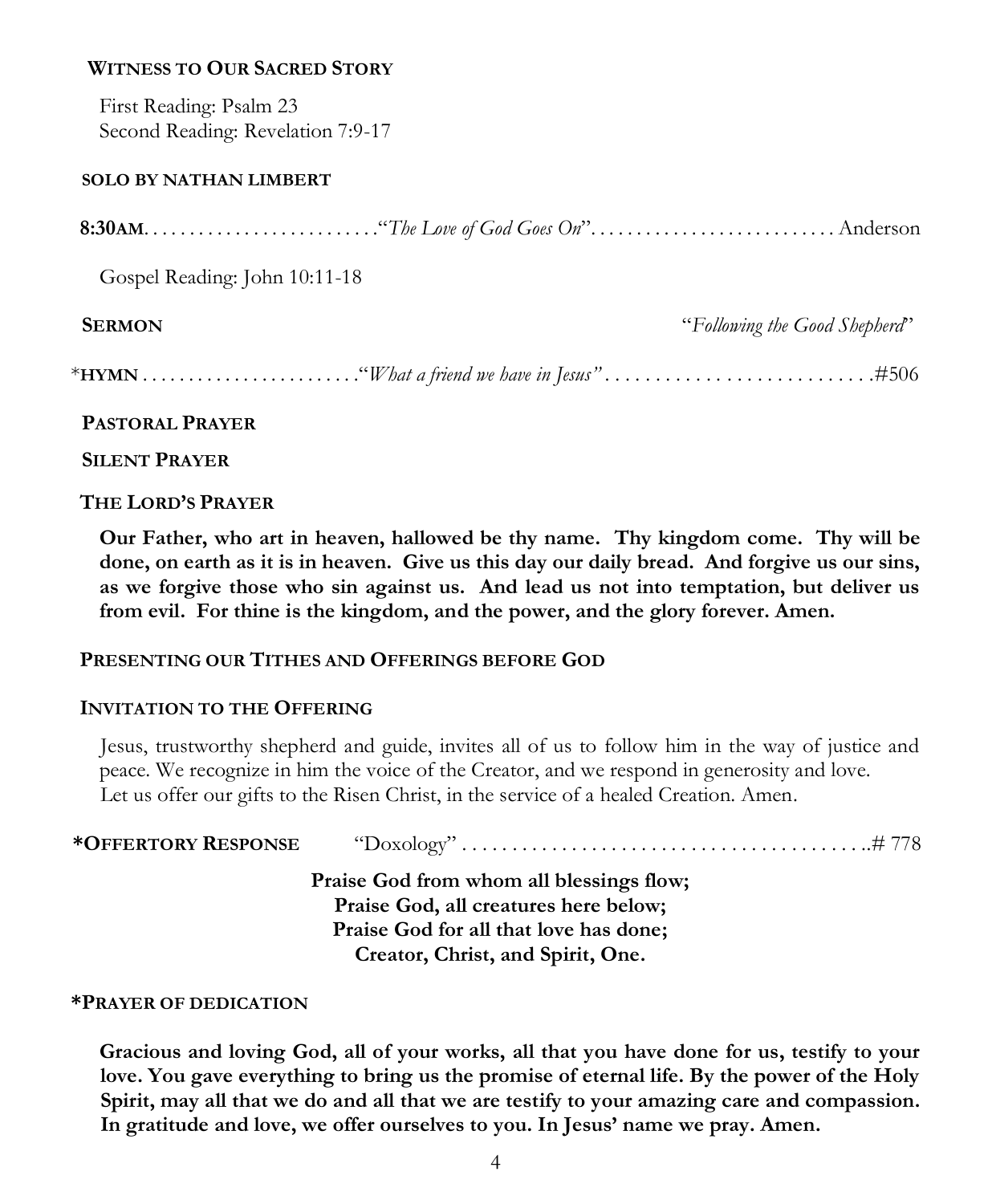#### **BENEDICTION**

One: The Lord is our shepherd; we want for nothing. **All: We hunger and thirst no more.**

One: The Lord gives rest and comfort to our souls. **All: God keeps us in perfect peace.**

One: The Lord sustains us in the midst of trouble. **All: Our lives overflow with God's love and grace.**

One: Goodness and mercy will surely follow us always. **All: And we will dwell in the house of the Lord forever! Amen.**

#### **POSTLUDE**

### **WE ARE DELIGHTED THAT YOU JOINED US FOR WORSHIP TODAY!**

- ➢ **THE ALTAR FLOWERS** are presented to the glory of God and in celebration of Ethan Jacobs' 14th birthday by Nana and Pop-pop Jacobs.
- ➢ **THE BULLETINS** are dedicated to the glory of God and in honor of our granddaughter's graduation from York College with a Bachelor's Degree in Nursing with Honors by grandparents Joyce and Jay Mummert
- ➢ **LITURGIST**: **8:30AM**: Milton Hoak, **11:00AM**: Joyce Mummert
- ➢ **USHERS**: **8:30AM:** Bart & Gerry Funkhouser, **11:00AM:** Volunteer
- ➢ **GREETERS**: **8:30AM:** Nelson & Pat Roth, **11:00AM:** Michael & Laura Andras
- ➢ **NURSERY DUTY**: **8:30AM:** Jim & Reen Bentzel, **11:00AM** Linda Little
- ➢ **MUSIC: Sandy Bamberger, Nathan Limbert & Jessie Sechriest**

#### **WE WOULD LIKE TO THANK ALL OF THE VOLUNTEERS AND MUSICIANS FOR PROVIDING THE WORSHIP MUSIC THIS SUNDAY!**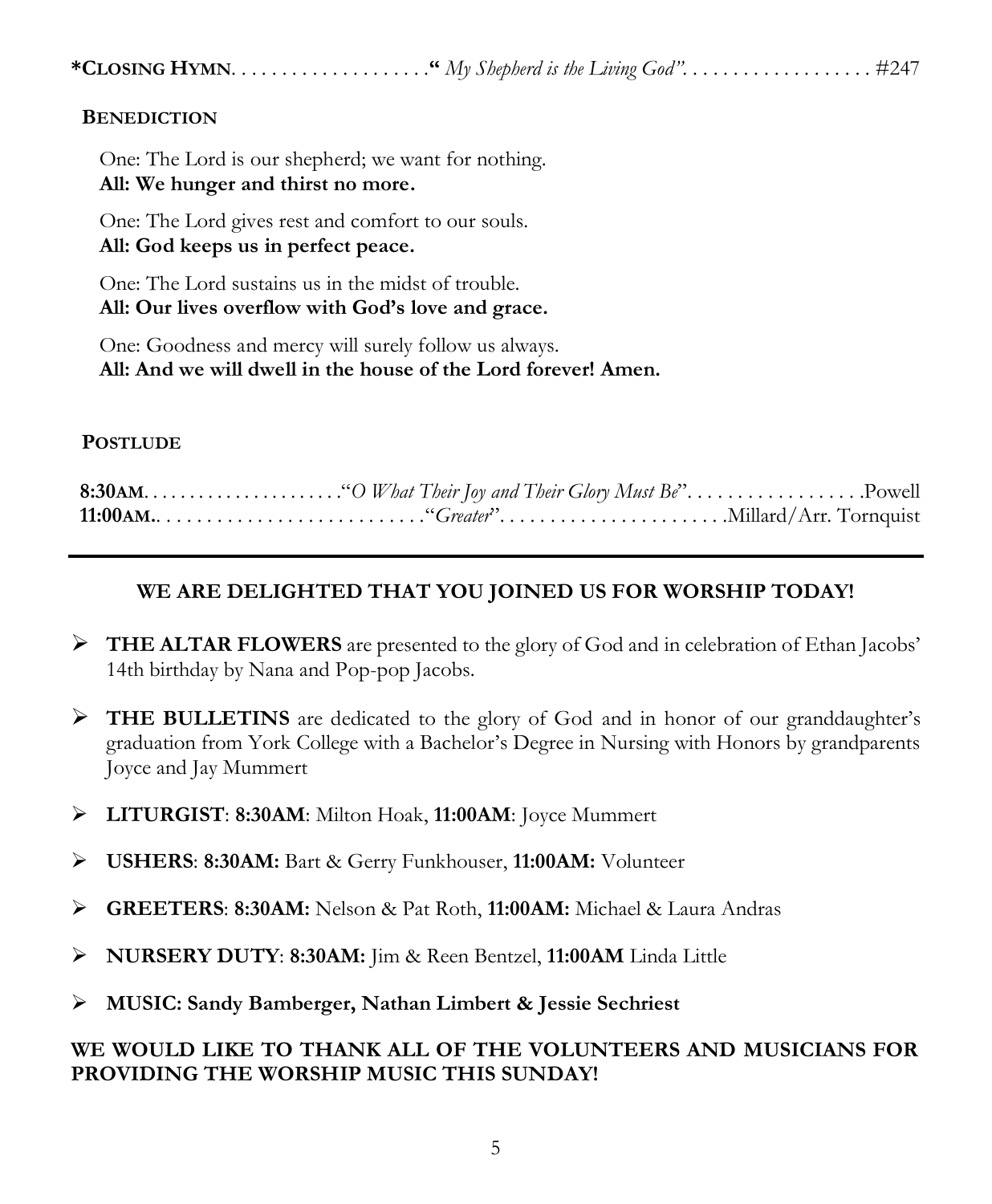#### **PRAYERS FOR THE WEEK:**

#### **Morning Prayer (**www.beliefnet.com)

*Sing the praises of the Lord, you his faithful people; praise his holy name. For his anger lasts only a moment, but his favor lasts a lifetime; weeping may stay for the night, but rejoicing comes in the morning. (Psalm 30:4-5)*

Prayer: Dear Lord, You have brought me to the beginning of a new day. I praise your name, for you are my strength. As the world is renewed fresh and clean, so I ask You to renew my heart with Your purpose. Forgive me the errors of yesterday and bless me to walk closer in Your way today. This is the day I begin my life anew; shine through me so that every person I meet may feel Your presence in me. Take my hand, precious Lord for I cannot make it by myself. Amen.

**Evening Prayer** (www.beliefnet.com)

*He who made the Pleiades and Orion, who turns midnight into dawn and darkens day into night, who calls for the waters of the sea and pours them out over the face of the land the Lord is his name. (Amos 5:8)*

Prayer: O Lord God Almighty, as you have taught us to call the evening, the morning, and the noonday one day; and have made the sun to know it's going down: Dispel the darkness of our hearts, that by your brightness we may know you to be the true God and eternal light, living and reigning for ever and ever. Amen.

#### **PRAYERS FOR OUR COMMUNITY OF FAITH**

Bev Arnold, Chuck and Sandy Baboian, Julene Bechtel, Jim Sr. and Rosemary Bentzel, Rosabel Bentzel, Uble & Nan Frost, Mark Garber, Linda Glass, Beverly Hoak, Bev Kirk, Donna Krone, Dottie Limbert, Catherine Lochman, Marguerite Lochman, Arlene Myers, Joanne Overmiller, Randy Reisinger, Cindy Repman, Charlotte Rohrbaugh, Cedric Simpson, Sue Trimble, Stewart Wagner, Elva Winter

#### **THOSE WHO GRIEVE FOR THEIR LOVED ONES**

The Myers Family, The Keith Family, The Anstein Family, The Wagner Family, The Heath Family, The Hoak/McGinnis Family, The Reiber Family, The Goodling Family, The Bupp Family, The Landis/Burns Family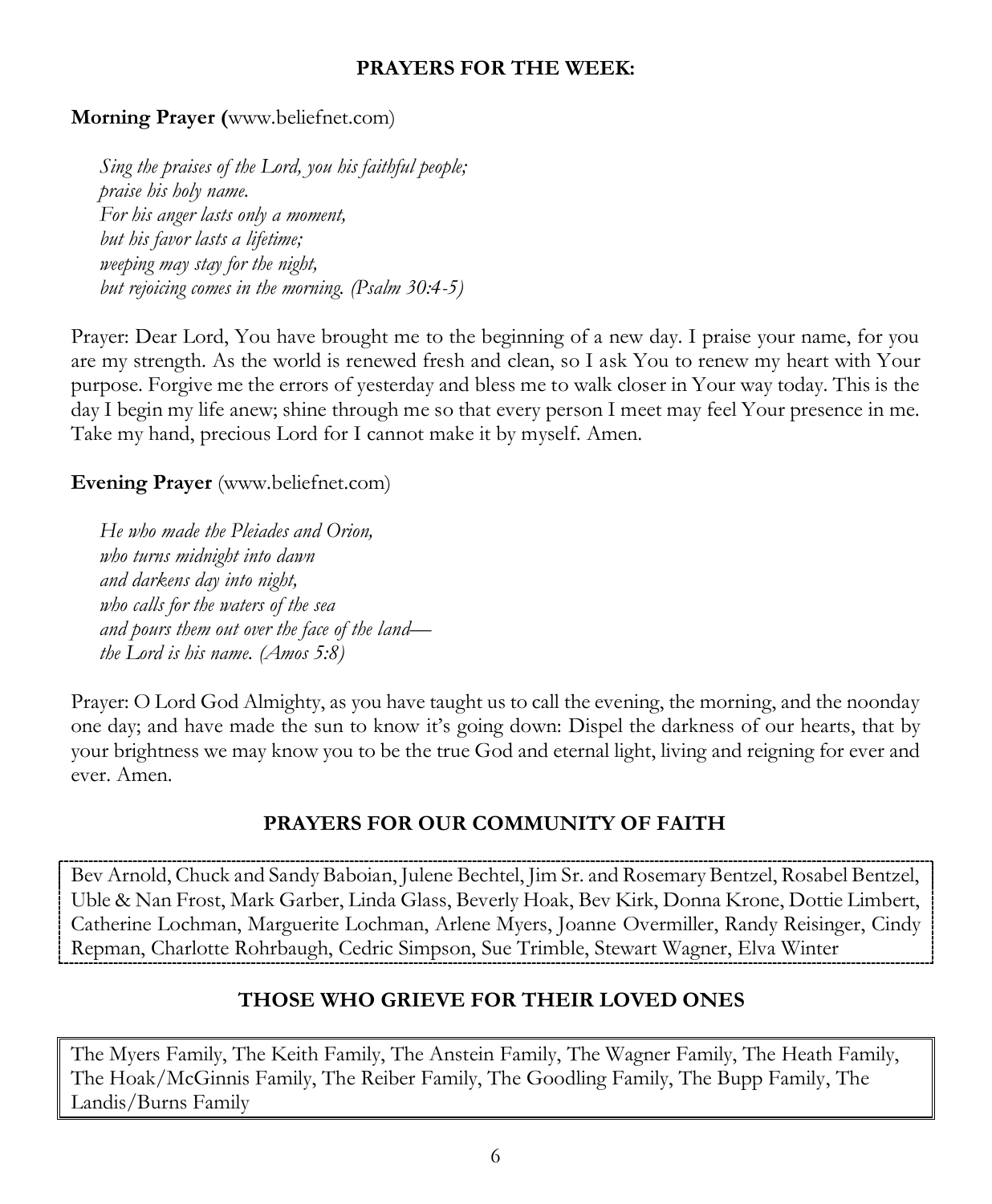The timeline that many of you worked on has been reduced in size and is on the bulletin board at the back of the church. We hope that this format will be easy to understand and will give you an overview of the history of our church. All of the items on the timeline have been added by our congregation - if something is missing, or is in error, please let us know. Just write down the event, the event's date, and your



name and contact information (phone number or email in case we have any questions.) Give the information to the church office or place it in the offering plate. We would like to make this timeline as complete as possible.



It's time to worship outdoors! Everyone is invited to attend our **church picnic**! We can relax and enjoy nature as we worship. **A sign-up sheet** will be in the **Welcome Center and the Gallery on May 1 through May 14. Please bring: Place settings, beverage, chairs.** We hope you will plan to attend!

> **When:** Sunday, May 22, 2022 **Where:** Sunset Lane Park/Pavilion 2458 Sunset Lane York PA 17408 **Time:** Worship at 10:00 AM Pot-Luck Lunch: 11:30 AM (burgers and hotdogs will be provided)

Our **Shiloh UCC Early Learning Center Preschool is in the fundraising process to raise money for their scholarships for the 2022-2023 school year**. Instead of selling items, this year they have decided to simply accept any donations for this cause. Each year Allison Hartnett finds that there are families that become



financially distressed, for a variety of reasons, and it becomes difficult, if not impossible, to afford to send their child to this wonderful preschool. Scholarship money, which helps to pay the tuition to attend, is then awarded to such families on a case by case basis. Almost \$4,000 in scholarship monies was awarded to students during this 2021-2022 school year.

Any church member who would like to donate to this worthy scholarship fundraiser cause can either use the LOVE Offering Envelopes that are found in the pews or members can use the "Other" line on their weekly giving envelopes, simply writing in the word " ELC Scholarship". This fundraiser will run through the months of May through August.

Thank you for considering this and for helping the children who need to be at preschool the most. Their learning foundations that the ELC can provide are stepping stones to our own future!



The Men's breakfast will meet at **Dover Valley Restaurant** on **Tuesday, May 17 at 8:30 am.**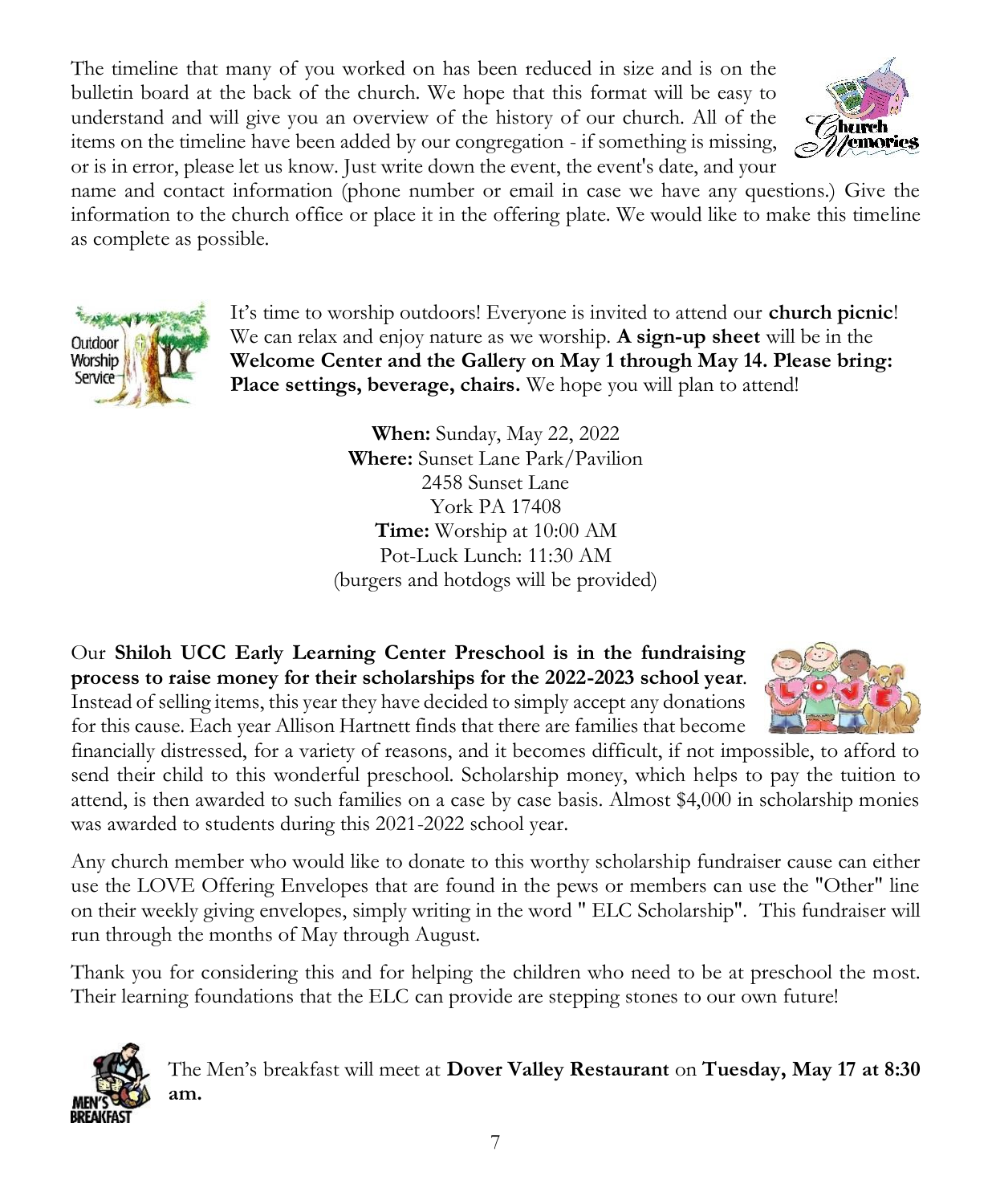*"No matter who you are, or where you are on life's journey, you are welcome here at Shiloh UCC, where God is still speaking"*

#### **THIS WEEK**

| <b>SUN</b>  | 8:30 & 11 | <b>Membership Anniversary</b>                    |
|-------------|-----------|--------------------------------------------------|
|             | 9:45      | Sunday School                                    |
| <b>MON</b>  | 9:00      | ELC Staff (100)                                  |
| <b>TUES</b> | 7:30      | Men's Breakfast (Dover Family Rest.)             |
|             |           | ELC Fun Day                                      |
|             | 6:30      | Cub Scouts (100)                                 |
|             | 8:00      | Men's Chorus                                     |
| WED         | 7:30      | Soup Prep                                        |
|             | 9:30      | Bible Study (202)                                |
|             | 5:30      | <b>TOPS</b> (100)                                |
| <b>THUR</b> | 10:00     | Outreach (202)                                   |
|             | 10:30     | Our Daily Bread                                  |
|             | 6:30      | NA Group                                         |
|             | 6:30      | Choirs                                           |
| <b>SUN</b>  | 10:00     | Outdoor Worship/Church Picnic (Sunset Lane Park) |

#### **ATTENDANCE LAST WEEK: 97**

#### **THE CHURCH STAFF**

Pastor Rev. Melinda LaMontagne, Ph.D. pastormelinda@shilohucc.com 717-764-3569

**Pastor Melinda office hours: Please call for an appointment Wednesdays 9AM-2PM & 5-8PM Thursdays 9AM-11:30AM & 6-8:30PM Fridays 9AM-2PM**

Director of Music Stephanie Limbert Organist Sandra Bamberger Missionaries in Costa Rica Sally Jane and Crosby Johnson Early Learning Center Director Allison Hartnett Administrative Assistant National Administrative Assistant Maira Rivera office@shilohucc.com Website: **www.shilohuccyorkpa.org**

Facebook Page **www.facebook.com/shilohuccyorkpa**

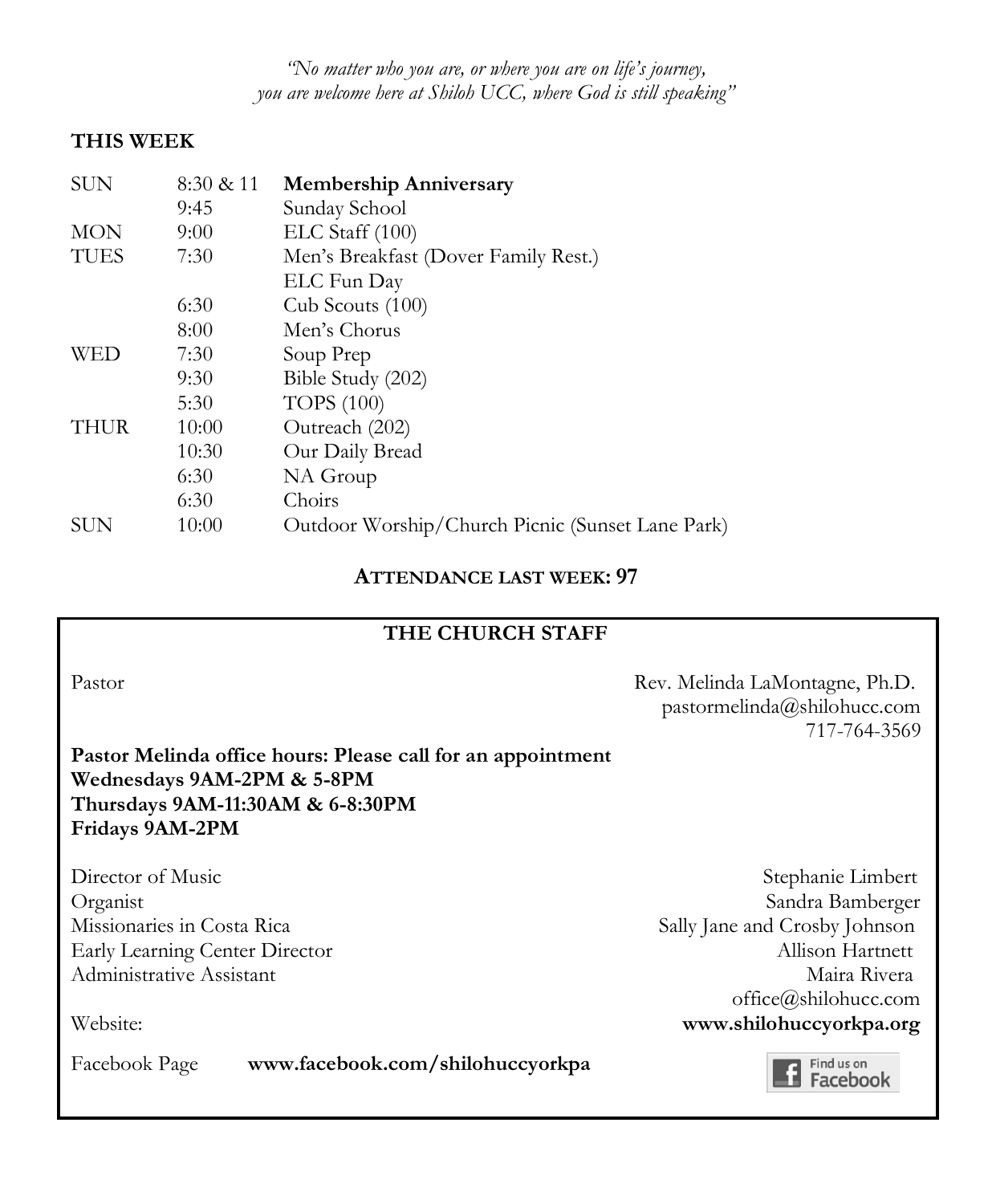

The **ELC** is raising additional funds for the completion of the renovation project that **Eagle Scout**, **Jackson Reiber** began in April. He built and installed wooden shelves for the storage/supply room, which he also painted! This project has provided a great way to organize all of the preschool's materials, as well as opened up the room to make it easier for the teachers to go in & find materials. His hard work & talents has definitely been appreciated! If you are interested in supporting this cause, please use the "other" line on your offering envelope and write **Eagle Scout Project**.

Vacation Bible School is BACK! We will have VBS from **Sunday July 17th through Wednesday July 20th, from 6PM to 8PM.** This year we can only have 30 participants since that is the number of supplies we bought 2 years ago for this 2020 VBS. The theme is "Rocky Railway, Jesus' Power Pulls Us Through". Registration forms will be in the church office, so sign up early to reserve your child or grandchild's spot!





We are in the process of organizing a Safety & Security Committee to assess any safety risks or security threats that could affect our church, staff, and members. The Committee will also be responsible for safety and security planning, and disaster preparedness and response. The Pennsylvania State Police is offering a free risk and vulnerability assessment that we have signed up for. They will provide us with a detailed

report that will identify any vulnerabilities and will offer recommendations to improve security. Our goal will then be to strategize and implement procedures in the event of an emergency or safety issue. The Pennsylvania State Police will conduct a follow-up interview via telephone within one year following the assessment to ascertain if any of the suggested recommendations were acted upon. If you are interested in joining this Committee, please contact Marsha Reiber or Jeff Hershey.

Please contact the office if you're interested in **sponsoring bulletins**. The cost is \$20 and may be placed in your regular offering envelope. Please call the church office **2 weeks prior** your desired date to have your "Special" wording placed in the bulletin.





**OFFERING** is continually being collected for our missionaries, **Sally Jane and Crosby Johnson**.

**GROCERY GIFT CARDS = CONTRIBUTION TO CHURCH.** Weis and Giant grocery gift cards are available for purchase in the gallery. For every dollar

of gift cards purchased, \$.05 is donated to the church by the grocery store. This contribution is used to support our Missionaries, Sally Jane and Crosby Johnson in Costa Rica.